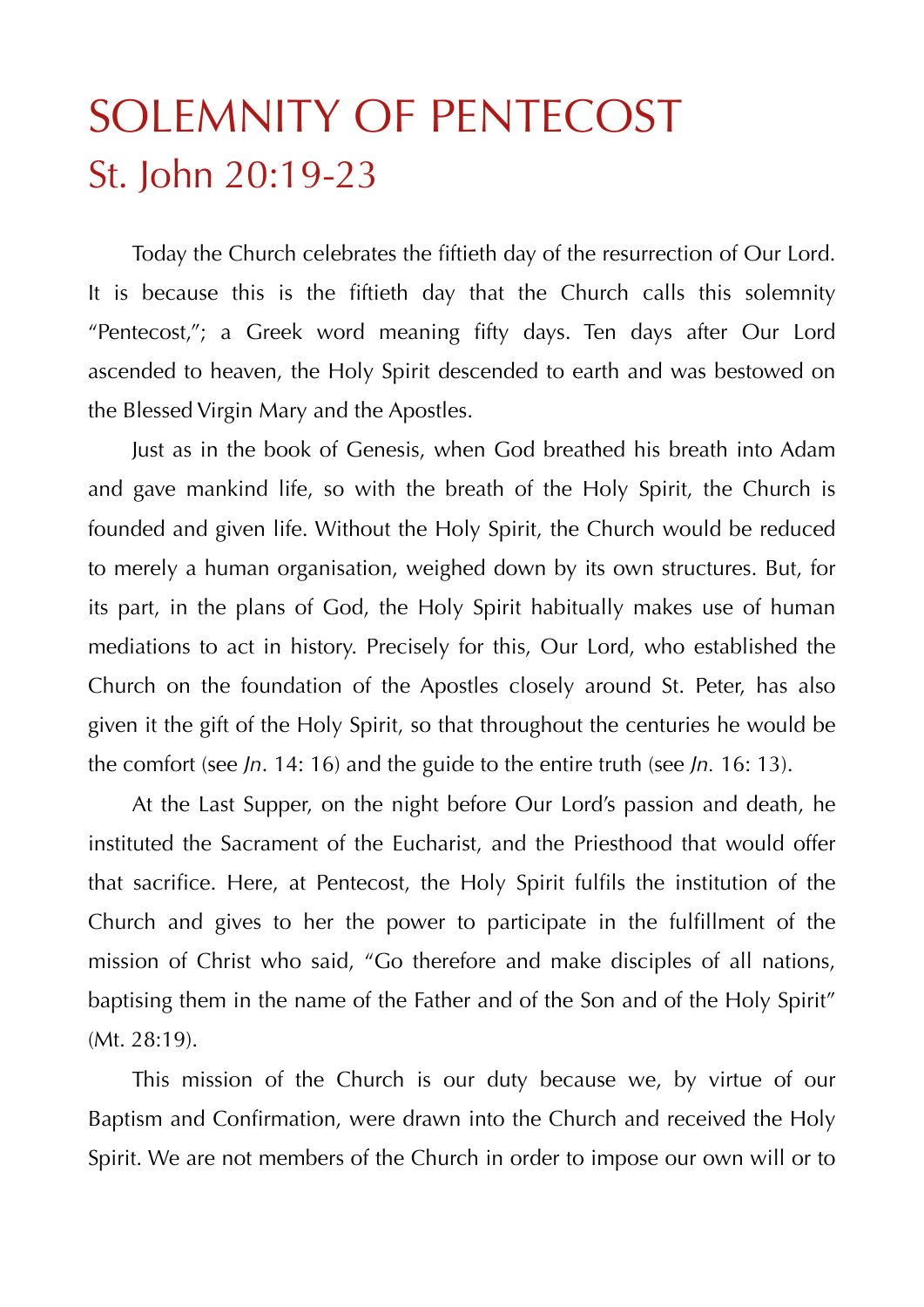decide what is truth and what is not. We are members of the Church because we see in her the fullness of truth.

 Just as, again, at the Last Supper, Our Lord gave us an example of perfect service in the washing of the feet of the Apostles, so we, who are his disciples, seek to fulfill that duty of service to almighty God through His Church. To this end, we are obligated to fulfill the five precepts of the Church: to attend Mass on Sundays and holy days of obligation, to confess our sins at least once a year, to humbly receive Holy Communion at least during the Easter season, to keep holy the holy days of obligation, and to observe the prescribed days of fasting and abstinence. With these five precepts, are also obliged to provide for the financial and material needs of the Church, according to our abilities.

 To each of us, God, who has made us in his image and likeness, has granted particular skills, abilities and resources. It is our duty to make use of what Our Lord has given to us, not only for our salvation but for the salvation of others, because in this way we give glory to God by the fulfilling of our humanity. One way in which we are asked to to this is by our service to the Church through the parish. By our volunteering to assist in the parish we contribute to the building up of the Church as asked of us by Christ, and we make a sacrifice of ourselves and so share in the sacrifice of Christ.

 This weekend, we hold our annual volunteer drive, asking parishioners to join us and to participate in the life of the parish by acts of service; whether it be serving at the altar, or reading at Mass, or by cleaning the church, or by teaching children the faith either with children's liturgy or as a catechist in public schools, or by offering regular donations to the parish through the second collection and the planned giving programme. In each of these ways, we answer the call of Our Lord to participate in the mission of the Church, because by each of us offering what we are able, those parts form a whole under the grace of the Holy Spirit.